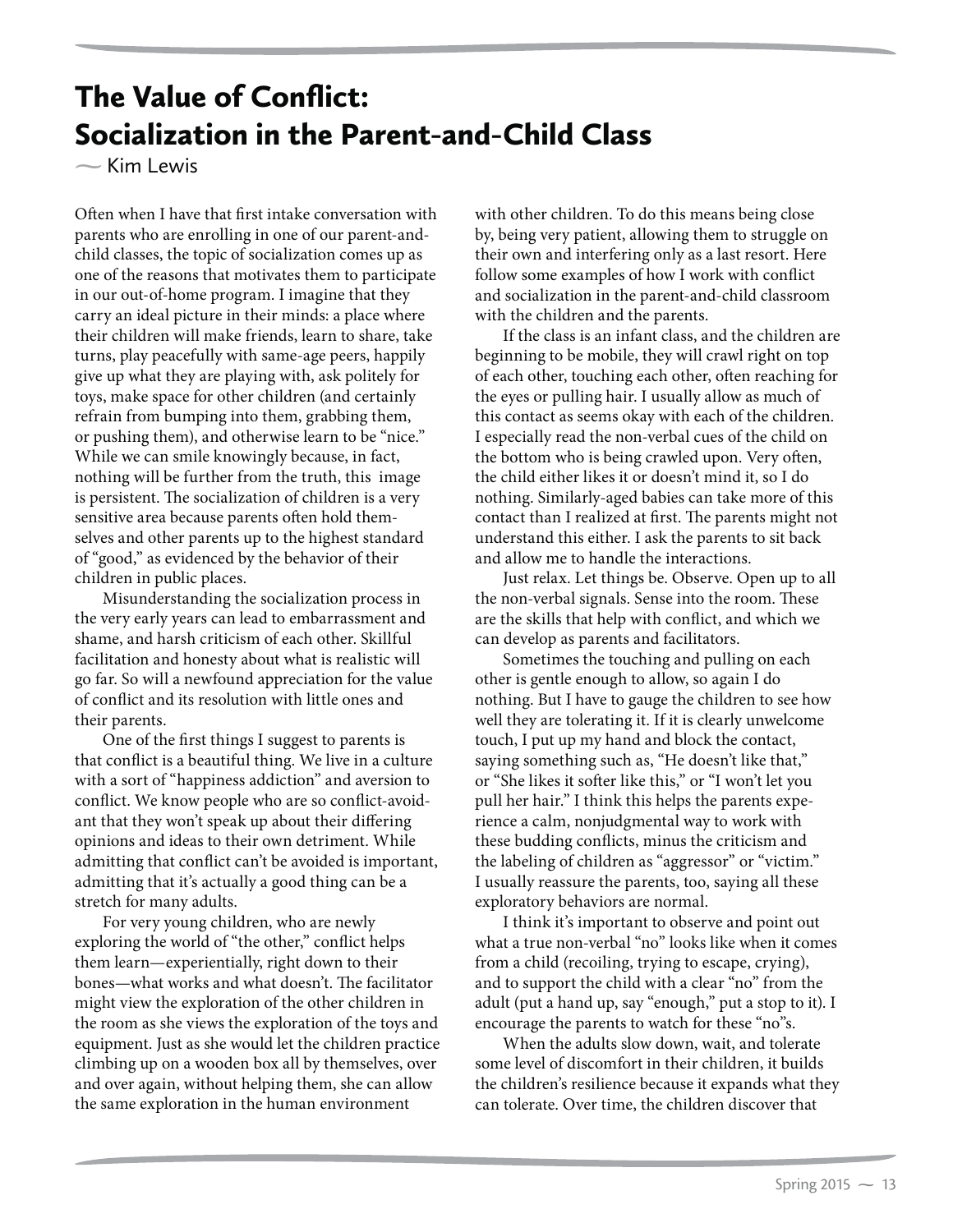they can put up with minor nuisances coming from other children, and they become less bothered by them. Additionally, putting a stop to behavior when there is a clear "no" also builds resilience because the children begin to learn that while some stress can be tolerated, too much stress will be stopped.

Finding ways to model saying "no" to children, so that they experience it and grow their own tolerance for it, is part of their healthy socialization. Saying "no" extends to the parent-and-child relationships in class, too, and this comes up in conversations. Sometimes I observe parents who let their little children hit them or scratch them or pull on them, and while the parents don't like it, they don't know how to put up a boundary that maintains the child's dignity. We can use signals such as the tone of our voice, a protective gesture, and the words "I won't let you hurt me," or "I'm asking you to stop" to add up to a clear "no" that doesn't shame the child. In these instances, the parent takes responsibility for his or her own self-care and self-respect. It's a healthy model for the children to emulate as they mature.

As the children grow through their ones and twos and become even more mobile and capable, the conflict possibilities also grow. Children begin to purposely take things out of other children's hands! What? In a sweet Waldorf parent-and-child class? My observation is that these young children in our classes are very curious and interested in taking away and giving back and taking away and getting back, in endless cycles.

If they've been attending classes since infancy, their distress is minimal during this back-and-forth phase because they are more used to it. They take it in their stride and become ingenious about how to get an item back. But for other children it can be quite distressing, especially if this is a completely new experience, or if they have siblings and have already become sensitive to having things taken from them. Parents, of course, can also become highly distressed.

If the children are left alone and tolerating it, the interchange becomes quite fascinating to observe. The children will become more and more resourceful in getting what they want in ways the adults wouldn't ever imagine. But parents in the parentand-child classroom might be new to this idea of allowing the children time and space to figure it out. This is where the familiar admonition "to share" starts cropping up. Parents often feel that children

are considered "well socialized" when they share, and "poorly socialized" when they don't. But when parents enter into the children's exploration of each other with expectations such as "you must share," the children lose the opportunity to experience some other possible ways of relating to one another.

What actually happens when a toy is taken away in class? Some children let it go easily, some not so easily. Some let it go for now, then remember it and find it later. Some let it go, then as quickly take it back. Some cry. Some scream. Some look to a parent. This can be most distressing for parents. They want to help—especially if the facilitator isn't doing anything and allows it to happen!

In my classes, I do let this back-and-forth with the toys go on without interference. I don't ask the children to share because I don't think sharing is age-appropriate or reasonable in the parent-andchild class. It's a very mature capacity that even adults struggle with. Children will imitate sharing, to some extent, so I do encourage modeling it for the children in adult-child interactions. But young children can't be expected to consistently offer up their toys simply because another child is temporarily attracted to them.

Over time, if adult-imposed "sharing" becomes highly ingrained in children, it takes on a whole new, unanticipated, and opposite meaning, which is "give it to me." A child might complain to a parent or teacher that "So-and-so isn't sharing," which in essence means, "So-and-so won't give it to me." Now the adult is required to retrieve (grab) a toy from another child because he didn't share? This kind of sharing doesn't work.

While grabbing is normal for little children, it is not a highly socialized behavior, so I almost never take a toy away from a child (even though many adults constantly take things away from children). When a child seems upset that someone didn't "share," I might say in a voice meant to calm, "Yes, she has the brush, and you want it. She has it now. She is keeping it."

What else do I do with all the grabbing? I work with proximity. I try to come close by. I take in as much of the situation as possible. I say very little, if I speak at all. I gauge the children's distress and finally, if the situation is getting too difficult for one or both of the children, I do speak up. I might start by saying, "You both want it" in a voice that is soothing. (Don't underestimate the soothing power of the voice in stressful situations.) I keep speaking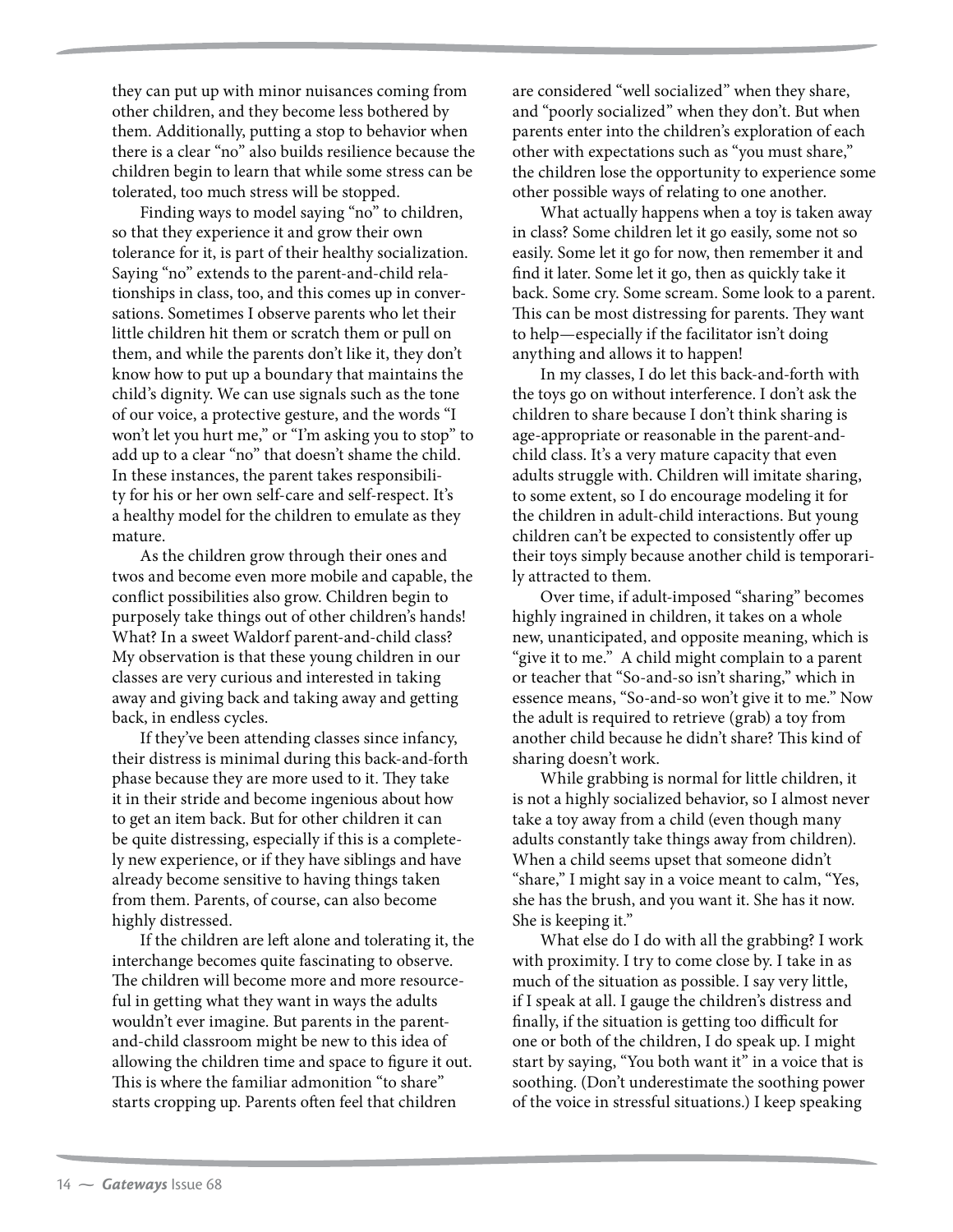this way as needed: "It's hard when you both want the same thing." "You were really enjoying this toy." "She is pulling hard." "She isn't letting go." Something will usually shift. I don't offer a solution right away, and when I do, it's generally to point out that there is another identical toy in another part of the room. (With children under three, I try to have duplicates of everything.)

As I said, I rarely take an item out of a child's hand—but I have done it. Again, with as much dignity toward the children as possible, I let them know what is about to happen to give them a chance

to respond. I might say, "This has gone on too long. I'm going to take it," and I open my palm. Sometimes a child will give it to me. Sometimes a child won't. I might add, "You still want it, you are still really wanting it. I can tell. But I am taking it out of your hand. I'm sure there will be a chance to have it later." And there always is.

I also help children to ask for the things they want. I work together with them. I don't expect them to know how to do it. I usually say something such as, "I can help you with that, we can ask together." Children usually don't have the words for this highly mature skill of asking for what they desire. "Mike is trying to tell you that he would like the rake; can he play with it now?"

When Tom doesn't give it up, I might say something such as, "That is how Tom says no, he's not finished with it, you will have to wait." I might add, "I know, it's hard to wait." The interesting thing is that now Tom has the opportunity to seek Mike out and give him the rake when he's done. It gives Tom the opportunity to play with a toy until he is finished and to be thoughtful in offering it to Mike. In this way, the stressful situation eventually finds its resolution.

Conflict is very interesting because it's not the stress of conflict that is truly stressful to children, it's the unending stress without a resolution that wears them down and raises their cortisol levels. Normal stress followed by some kind of solution actually builds resiliency better than no stress at all, because children learn to see a way out, and therefore they can tolerate the conflict a little better the next time

*Conflict is very interesting because it's not the stress of conflict that is truly stressful to children, it's the unending stress without a resolution.*

around. They begin to expect to find solutions, are more hopeful about the possibility of solutions, and become more skilled at creating and discovering solutions.

Let's move from taking toys away to physically hurting the other children. Very young children come too close to each other constantly. They push, pull, hit, and even bite. These are all considered anti-social behaviors for good reason. Even very young children will learn to avoid children who are hurtful. How are these children "socialized" in the parent-and-child classroom? Again, this is a sensitive

> area because parents will criticize each other—silently or vocally—based on their children's anti-social behaviors.

I try to reassure the parents that these are within the realm of normal childish behaviors, especially in a class setting with similar-aged peers. The behavior is not a reflection on their parenting. I might even ask the parents to check in and become aware of their own inner thoughts and feelings surrounding these behaviors. What feelings bubble to the surface? The parents do have negative feelings: guilt, shame, frustration, exasperation, hurt, and resignation. In a group setting, it's a relief to hear what other parents feel. It tends to bring the parents closer to each other.

Some of the children's immature and hurtful behaviors can be allowed

in the same way I allow a baby to crawl over another baby. Maybe a child is just pushing a child away to let him know he is too close. Maybe it isn't actually hurtful. Or maybe it is part of an ongoing frustration when one child's (non-verbal) requests have been ignored, and she finally says "enough" with a push.

These are very young children who are coming up with very immature solutions, and too many times, it results in escalation and tears. I think it's okay for children to experience this—to experience that pushing and hitting and screaming are unsatisfying ways to handle conflict. Because they are so unsatisfying, I am always on hand to offer something else. Again, the adult's voice is important. I use it to reassure both the parents and the children. I might say, "She doesn't know she is too close, I will help you tell her." To the other child: "Sue, he's saying that you are too close, maybe we can move you a little."